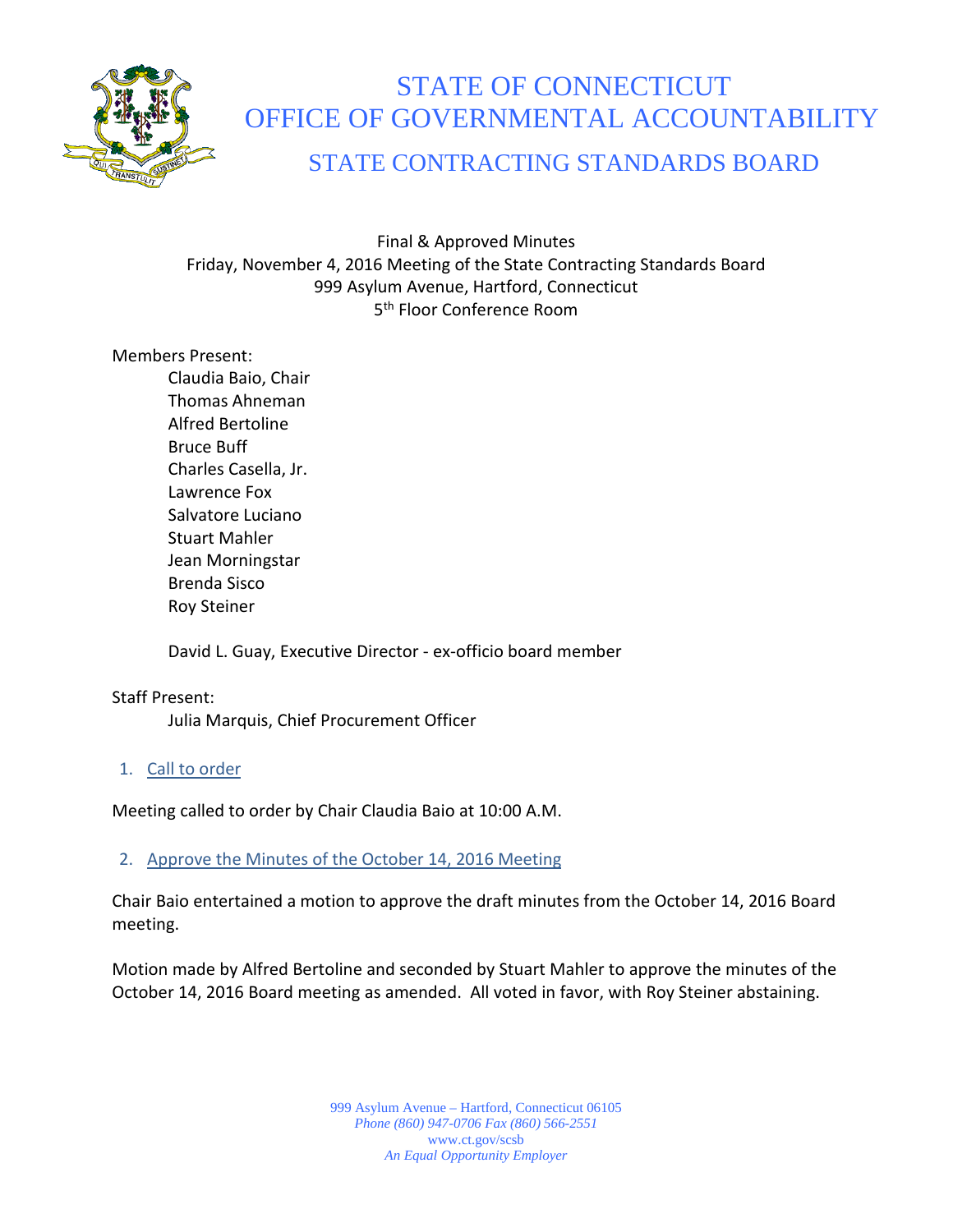### 3. DESPP possible rape kit processing outsourcing

Julia Marquis, Chief Procurement Officer, discussed her recent communication to Dr. Vallaro requesting the following.

- 1) A copy of the multiple criteria bid used for the rape kit outsourcing.
- 2) A copy of the most recent contract prior to the current one used to outsource the testing of rape kits.
- 3) A list of all contracts previously issued for this service including contractor name, term of the contract, and total dollar value.
- 4) A copy of the evaluation criteria used to evaluate the multiple criteria bid for the current contract.

#### Ms. Marquis reported that she is awaiting a response.

#### 4. DAS BEST Information Technology procurement suggestions

Ms. Marquis noted the response received from Mark Raymond, Chief Information Officer, Department of Administrative Services (DAS), Bureau of Enterprise Systems and Technology (BEST) concerning best practices and lessons learned from the recent Department of Motor Vehicles' transition to a new licensing system. She expects a further response in December from Rachel Whitesell, IT Attorney for the Department of Administrative Services Procurement Division.

Members of the Board expressed their disappointment in the response received from Mark Raymond. The Board directed staff to draft a letter for the Chair's signature to Mr. Raymond expressing disappointment with his response. Staff will also communicate with Attorney Whitesell and ask for her input and response by the Board's next meeting on December 9, 2016.

#### 5. Tracking Cost Effectiveness Evaluations

David Guay asked for the Board's guidance on how they wish to track the Cost Effectiveness Evaluations (CEE). Discussion held on the CEE reporting requirement, noting that the CEE requirement is not under the Board's direct jurisdiction, but the Board is interested in reviewing them.

The Board determined by consensus that a review of CEEs will be undertaken by the Audit Work Group for technical correctness.

#### 6. Tracking Board Inquiries

Ms. Marquis informed the Board that staff is tracking all inquiries.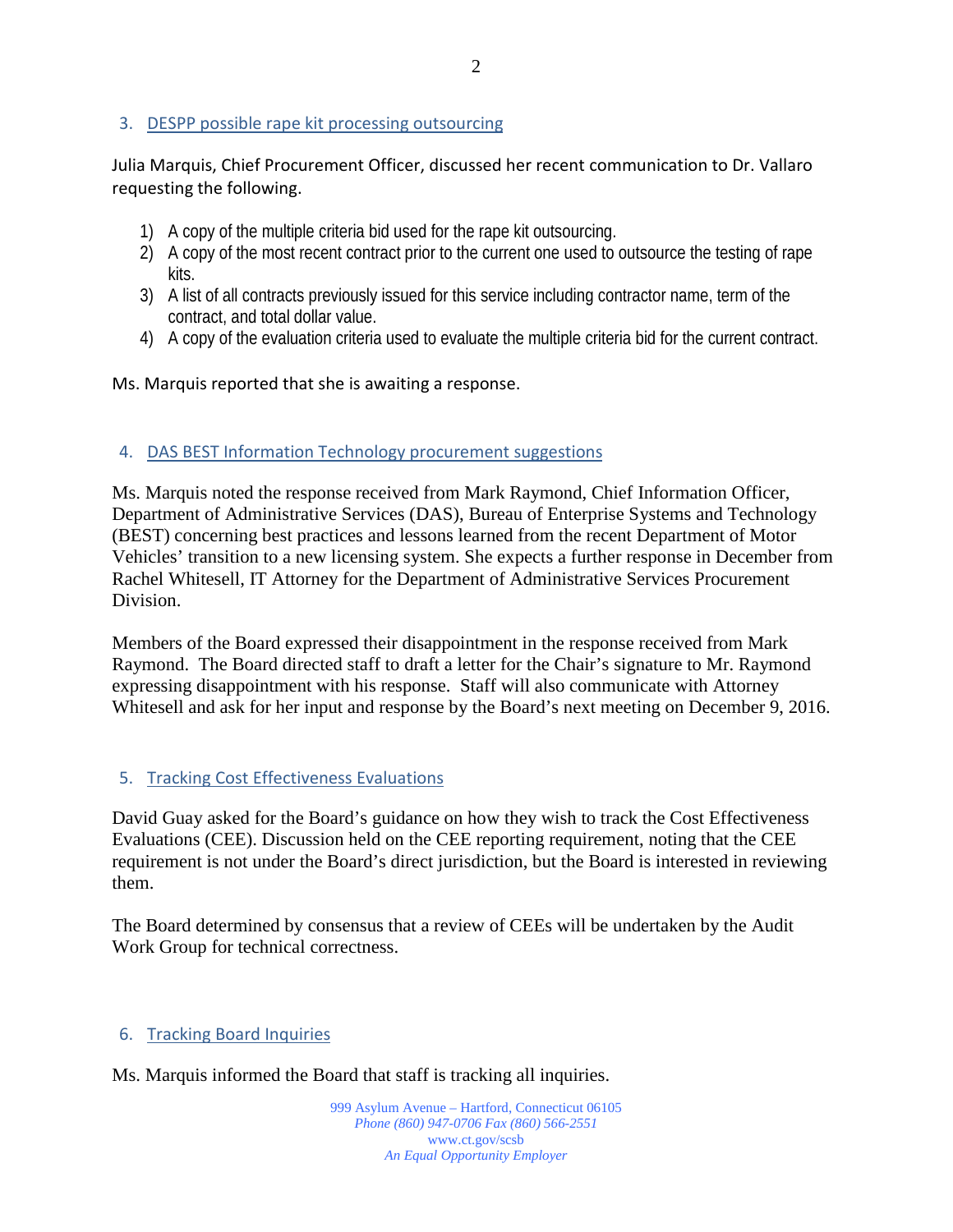# 7. Report from Privatization Contract Committee

Committee Chair Baio reported that the Committee met on October 14, 2016, continuing its review of the bridge safety inspection contracts and is currently waiting for the plan from the Department of Transportation (DOT).

The next meeting of the Committee is immediately following the Board meeting.

# 8. Report of the Contested Solicitations and Awards Subcommittee

Subcommittee member Stuart Mahler reported for Chair Robert Rinker of the Contested Solicitations and Awards Subcommittee, reporting the Subcommittee currently has no pending matters before it.

The Subcommittee previously met and issued a decision to DSS asking the department to rescore the bids of the SSBG Case Management RFP. The Subcommittee is waiting for a response about the outcome of the rescoring.

# 9. Work Group Reports

a. Report from Data Analysis Work Group

Work Group Chair Alfred Bertoline reported:

- 1. Cost Savings Consistent with Standards Board Mission
	- a. "… Requirements are understood and carried out in a manner that is open, cost effective, efficient and consistent with … statutes, rules and regulations."
	- b. Using data to identify areas of cost savings is this consistent with our mission?
- 2. Initial observations and work group's approach
	- a. Need Standard Board's approval
	- b. State Contracting and Cost Savings has many stakeholders Do we seek broader input before we set our agenda
		- i. State leadership input
			- 1. Executive
			- 2. Legislative
			- 3. State agencies OPM, top contracting agencies, etc.
			- 4. Contractors
			- 5. Procurement officers
		- ii. Other
			- 1. Other state procurement officials
			- 2. National Association of State Procurement Officials
			- 3. Data Analysis Professionals
			- 4. Other
	- c. Initial observations from review of POS and PSA contract listings for fiscal 2016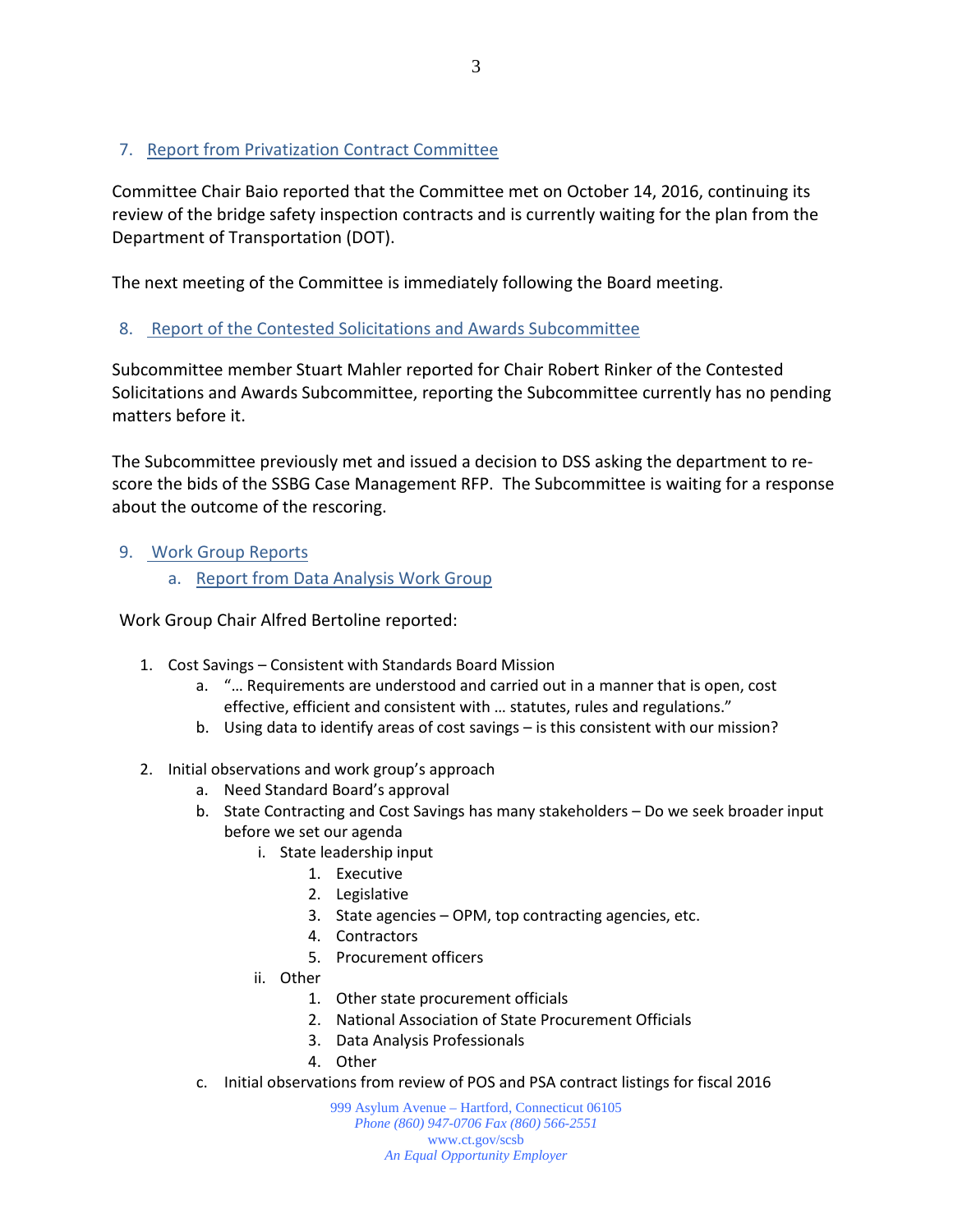- i. Bid/No Bid practices
	- 1. PSAs No bid represent 74% of total open contracts
	- 2. POSs No bid identified but not summarized
	- 3. Collect data on the reasons waivers are given for no-bid contracts and determine if the reasons are consistent with minimizing contractor costs
- ii. Agencies excluded from Contracting Standards Board oversight
	- 1. Several agencies excluded including recurring purchases under DAS oversight
	- 2. Determine the extent of purchases outside the Standards Board oversight and make recommendations if appropriate
- iii. POS contract listing 69% of expenditures on listings reviewed
	- 1. Report presents various financial ratios for contractors listed
		- a. No interpretation of the data or judgements made
		- b. Determine how this data is used to enhance cost avoidance or savings to the State
	- 2. Should the State be collecting data on cost per unit of service and other data by contractor?
- iv. PSA contract listing 31% of expenditures on listings reviewed
	- 1. Privatization contracts require analysis to determine if contract is most cost effective method for delivering services
		- a. Does not apply to contract renewals
		- b. Perhaps privatization analysis should be performed periodically for contacts that are renewed over several years
	- 2. Huge amounts are being paid for "in-frequent and non-routine" contracts over several years
		- a. Perhaps these contracts should be segregated into non-routine versus routine services and contracted as such
		- b. Collect data on individual contracts to determine the feasibility for significant cost savings
- v. Major State Contractors Solicit data for analysis
	- 1. What are they doing to reduce costs/fees paid by the State
		- a. What are their plans to reduce costs over the next three years?
		- b. How can the State help in their efforts to reduce costs?
		- c. How can they partner with the State and others to reduce overall costs to the State?
		- d. If a greater proportion of work was given to them how much more could the State save
		- e. What are the metrics the State should use in evaluating their performance to bring continuing cost savings and value to the State?
- vi. Major Contracting Agencies Solicit data for analysis
	- 1. What are agencies doing to reduce outside contractor costs
	- 2. What are agencies doing to facilitate greater competition for these outsourced services
	- 3. What are agency plans to minimize knowledge transfer to contractors
	- 4. Contractor performance measurement
		- a. Collect and summarize data from existing program

999 Asylum Avenue – Hartford, Connecticut 06105 *Phone (860) 947-0706 Fax (860) 566-2551* www.ct.gov/scsb *An Equal Opportunity Employer*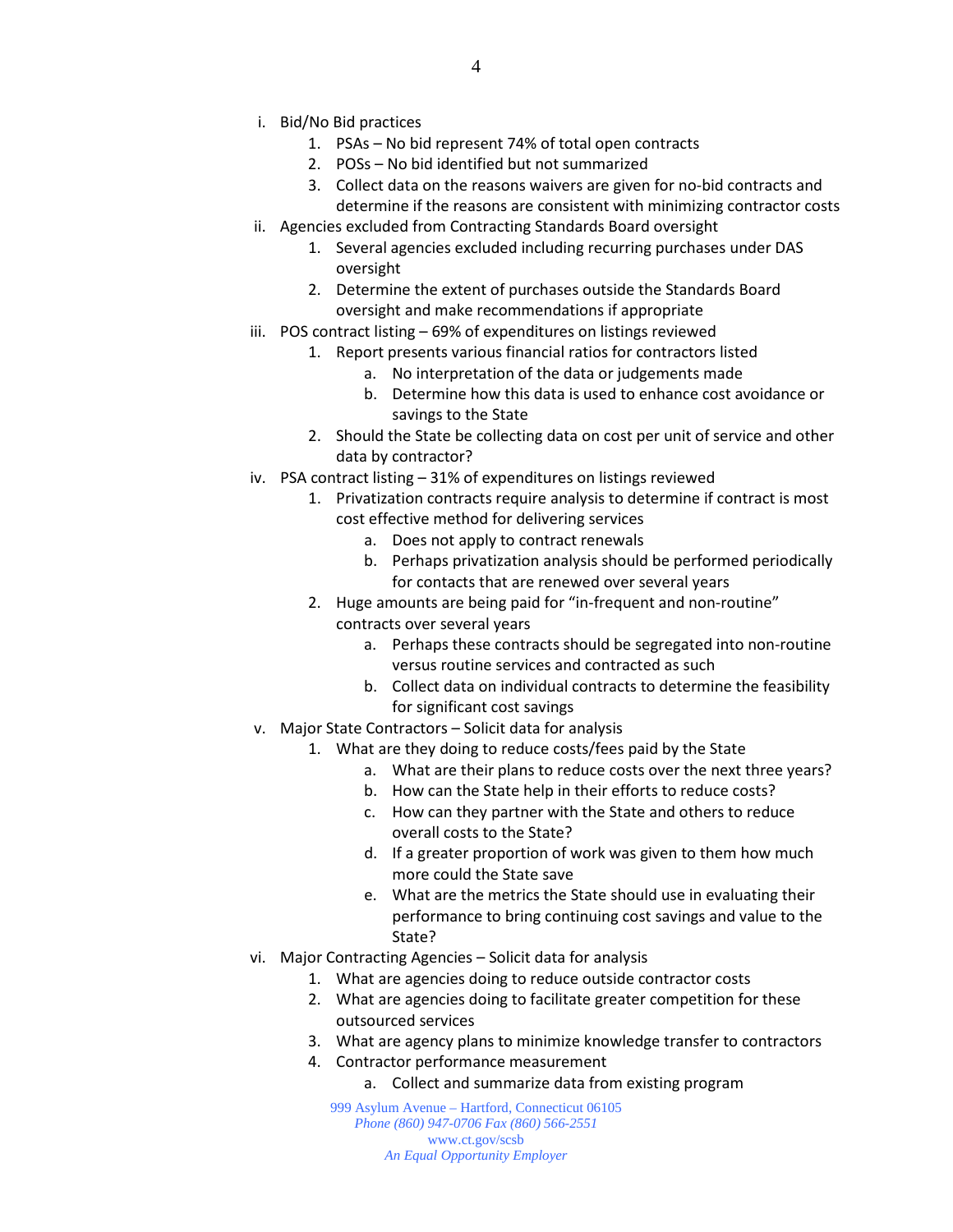- b. How is value determined
- c. What changes should be made to insure measurements are consistent with bringing continuing cost savings and the highest value to the State
- b. Report from Training and External Communications Work Group

David Guay reported the Training and External Communications Work Group is attempting to schedule its next meeting. Mr. Guay is proposing November 18, 2016 at 11:00 A.M.

Ms. Marquis reported that she will be hosting a training with Gerard O'Sullivan, Director of the Consumer Affairs Division at the Connecticut Insurance Department, about certificates of insurance, and mandatory terms and conditions for all state contracts on November 8, 2016.

c. Report from Investigations/Audits Work Group

Thomas Ahneman reported the Audits Work Group met on October 27, 2016. The Work Group is compiling a list of state agencies with contract numbers. The Work Group is identifying the first agencies to audit and is in the process of creating the cover letter and audit questionnaire to be used.

The next meeting is scheduled for 9:00 A.M. on December 9, 2016.

# d. Report from Operating Regulations Work Group

Mr. Guay reported that the Operating Regulations Work Group met on October 21, 2016.

- A. The Work Group approved draft operating regulations for review today.
- B. The Work Group approved draft personal data regulations for review today.
- C. The Work Group is working on the communication to the Regulation Review Committee.
- D. The next nine regulations to draft were approved.
- E. The Work Group is continuing to review the remaining regulations for Work Group action.
- F. Next meeting is scheduled for 10:00 A.M. on November 18, 2016.

Motion made by Salvatore Luciano and seconded by Jean Morningstar to accept the draft operating regulations and personal data regulations recommended of the Operating Regulations Work Group.

Discussion held in response to questions raised by Operating Regulations Work Group member Charles Casella; questions which he did not raise in the Work Group.

Voting in Favor:

999 Asylum Avenue – Hartford, Connecticut 06105 *Phone (860) 947-0706 Fax (860) 566-2551* www.ct.gov/scsb *An Equal Opportunity Employer*